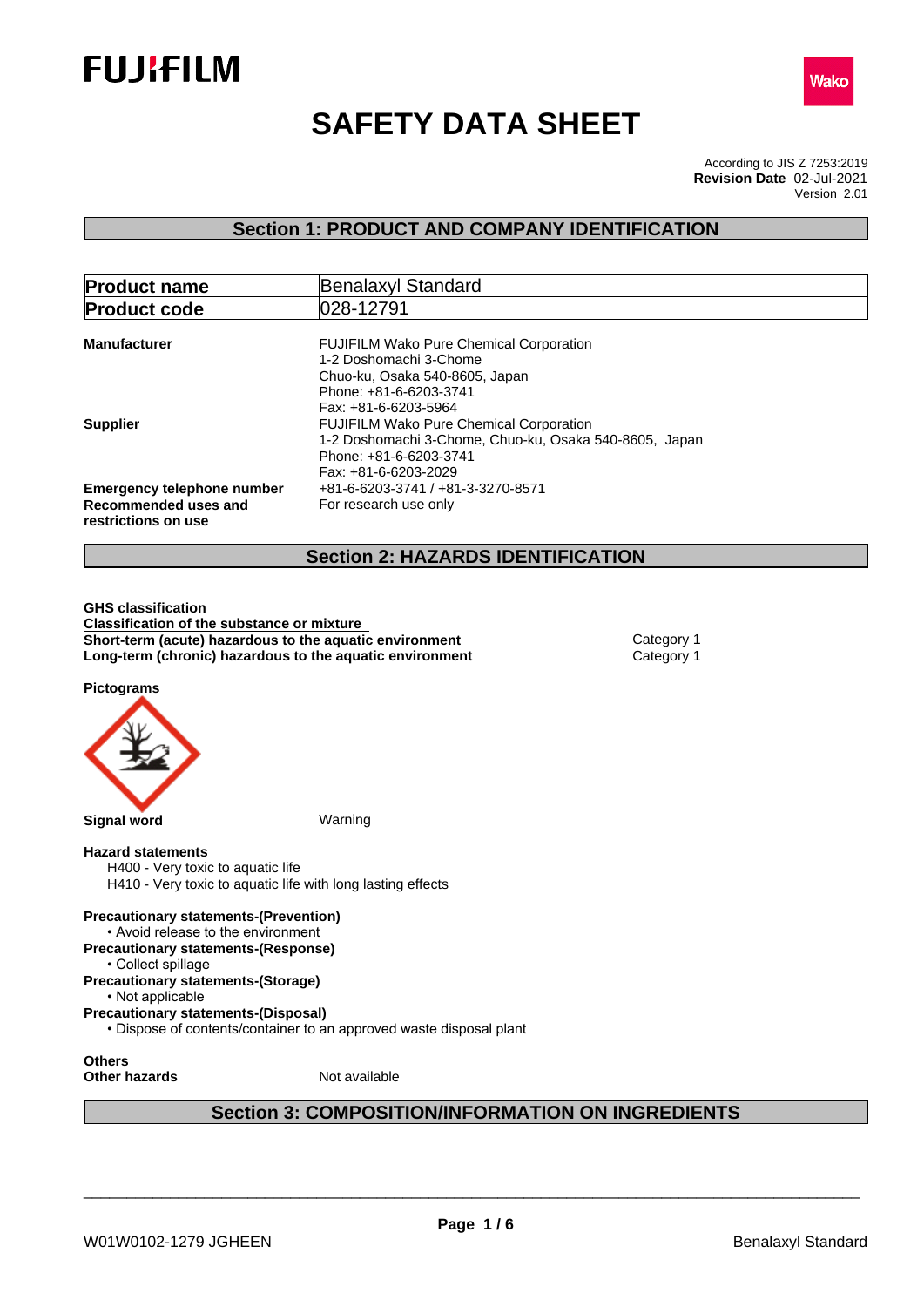#### **Single Substance or Mixture** Substance

**Formula** C20H23NO3

| . .<br>Name<br>Chemical | Weiaht-% | --<br><b>Molecular weight</b>                        | <b>ENCS</b> | <b>ISHL</b><br>. .<br>. No. | <b>RN</b><br>$\ddot{\phantom{1}}$<br>۰Λ۰<br>∼ |
|-------------------------|----------|------------------------------------------------------|-------------|-----------------------------|-----------------------------------------------|
| Benalaxvl               | 98.C     | つつに<br>$\cdot$<br>$\overline{\phantom{a}}$<br>ບ∠ບ.+ບ | N/          | NI/<br>N/                   | 71000<br>.o∠r<br>$\sim$                       |

**Impurities and/or Additives**: Not applicable

### **Section 4: FIRST AID MEASURES**

#### **Inhalation**

Remove to fresh air. If symptoms persist, call a physician.

### **Skin contact**

Wash off immediately with soap and plenty of water. If symptoms persist, calla physician.

#### **Eye contact**

IF IN EYES: Rinse cautiously with water for several minutes. Remove contact lenses, if present and easy to do. Continue rinsing. Immediate medical attention is required.

#### **Ingestion**

Rinse mouth. Never give anything by mouth to an unconscious person. Call a physician or poison control center immediately. Do not induce vomiting without medical advice.

#### **Protection of first-aiders**

Use personal protective equipment as required.

### **Section 5: FIRE FIGHTING MEASURES**

#### **Suitable extinguishing media**

Water spray (fog), Carbon dioxide (CO2), Foam, Extinguishing powder, Sand

**Unsuitable extinguishing media**

No information available

#### **Specific hazards arising from the chemical product**

Thermal decomposition can lead to release of irritating and toxic gases and vapors.

**Special extinguishing method**

#### No information available

#### **Special protective actions for**

#### **fire-fighters**

Use personal protective equipment as required.Firefighters should wear self-contained breathing apparatus and full firefighting turnout gear.

### **Section 6: ACCIDENTAL RELEASE MEASURES**

#### **Personal precautions, protective equipment and emergency procedures**

For indoor, provide adequate ventilation process until the end of working. Deny unnecessary entry other than the people involved by, for example, using a rope. While working, wear appropriate protective equipments to avoid adhering it on skin, or inhaling the gas. Work from windward, and retract the people downwind.

#### **Environmental precautions**

To be careful not discharged to the environment without being properly handled waste water contaminated.

#### **Methods and materials for contaminent and methods and materials for cleaning up**

Sweep up and gather scattered particles, and collect it in an empty airtight container.

#### **Recoverly, neutralization**

#### No information available

#### **Secondary disaster prevention measures**

Clean contaminated objects and areas thoroughly observing environmental regulations.

### **Section 7: HANDLING AND STORAGE**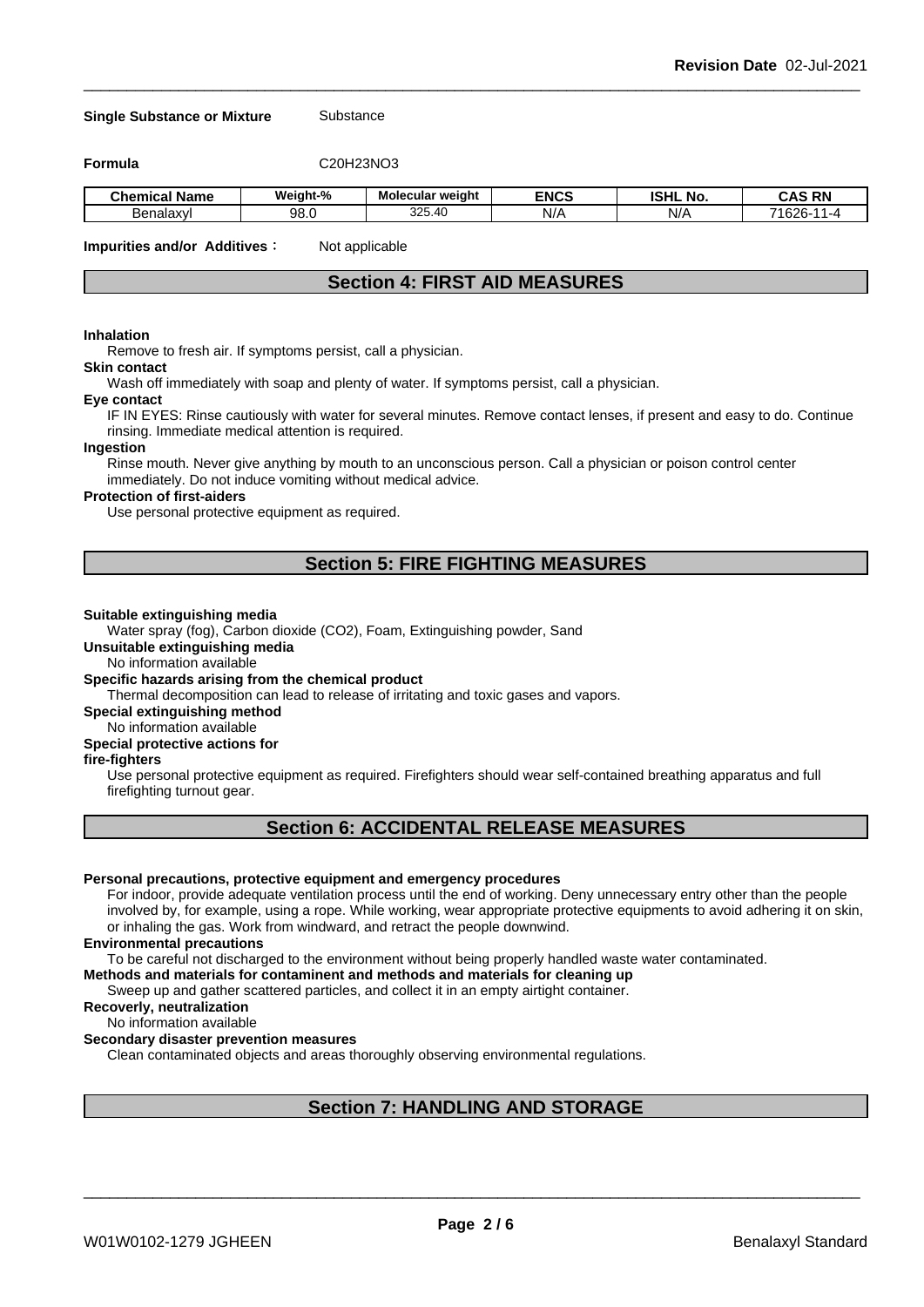### **Handling**

#### **Technical measures**

Avoid contact with strong oxidizing agents. Use with local exhaust ventilation.

#### **Precautions**

Do not rough handling containers, such as upsetting, falling, giving a shock, and dragging. Prevent leakage, overflow, and scattering. Not to generate steam and dust in vain. Seal the container after use. After handling, wash hands and face, and then gargle. In places other than those specified, should not be smoking or eating and drinking. Should not be brought contaminated protective equipment and gloves to rest stops. Deny unnecessary entry of non-emergency personnel to the handling area.

#### **Safety handling precautions**

Use personal protective equipment as required.Avoid contact with skin, eyes or clothing.

| <b>Storage</b>            |                                                                                    |
|---------------------------|------------------------------------------------------------------------------------|
| Safe storage conditions   |                                                                                    |
| <b>Storage conditions</b> | Keep container protect from light tightly closed. Store in a cool (2-10 °C) place. |
| Safe packaging material   | Glass                                                                              |
| Incompatible substances   | Strong oxidizing agents                                                            |
|                           |                                                                                    |

### **Section 8: EXPOSURE CONTROLS/PERSONAL PROTECTION**

### **Engineering controls**

In case of indoor workplace, seal the source or use a local exhaust system. Provide the safety shower facility, and handand eye-wash facility. And display their position clearly.

**Exposure limits** This product, as supplied, does not contain any hazardous materials with occupational exposure limits established by the region specific regulatory bodies.

#### **Personal protective equipment**<br>**Respiratory protection** Dust mask **Respiratory** protection

**Hand protection** Protection gloves **Eye protection Eye protective** eyeglasses or chemical safety goggles **Skinandbody protection** Long-sleeved work clothes

**General hygiene considerations**

Handle in accordance with good industrial hygiene and safety practice.

### **Section 9: PHYSICAL AND CHEMICAL PROPERTIES**

| <b>Form</b>                                            |                                                                |
|--------------------------------------------------------|----------------------------------------------------------------|
| Color                                                  | white                                                          |
| Appearance                                             | crystalline powder                                             |
| Odor                                                   | No data available                                              |
| Melting point/freezing point                           | 78-80 °C                                                       |
| Boiling point, initial boiling point and boiling range | No data available                                              |
| <b>Flammability</b>                                    | No data available                                              |
| <b>Evaporation rate:</b>                               | No data available                                              |
| Flammability (solid, gas):                             | No data available                                              |
| Upper/lower flammability or                            |                                                                |
| explosive limits                                       |                                                                |
| Upper:                                                 | No data available                                              |
| Lower:                                                 | No data available                                              |
| <b>Flash point</b>                                     | No data available                                              |
| Auto-ignition temperature:                             | No data available                                              |
| Decomposition temperature:                             | No data available                                              |
| рH                                                     | No data available                                              |
| Viscosity (coefficient of viscosity)                   | No data available                                              |
| <b>Dynamic viscosity</b>                               | No data available                                              |
| <b>Solubilities</b>                                    | acetone: soluble . water: practically insoluble, or insoluble. |
| n-Octanol/water partition coefficient: (log Pow)       | No data available                                              |
| Vapour pressure                                        | No data available                                              |
| <b>Specific Gravity / Relative density</b>             | No data available                                              |
| Vapour density                                         | No data available                                              |
| <b>Particle characteristics</b>                        | No data available                                              |
|                                                        |                                                                |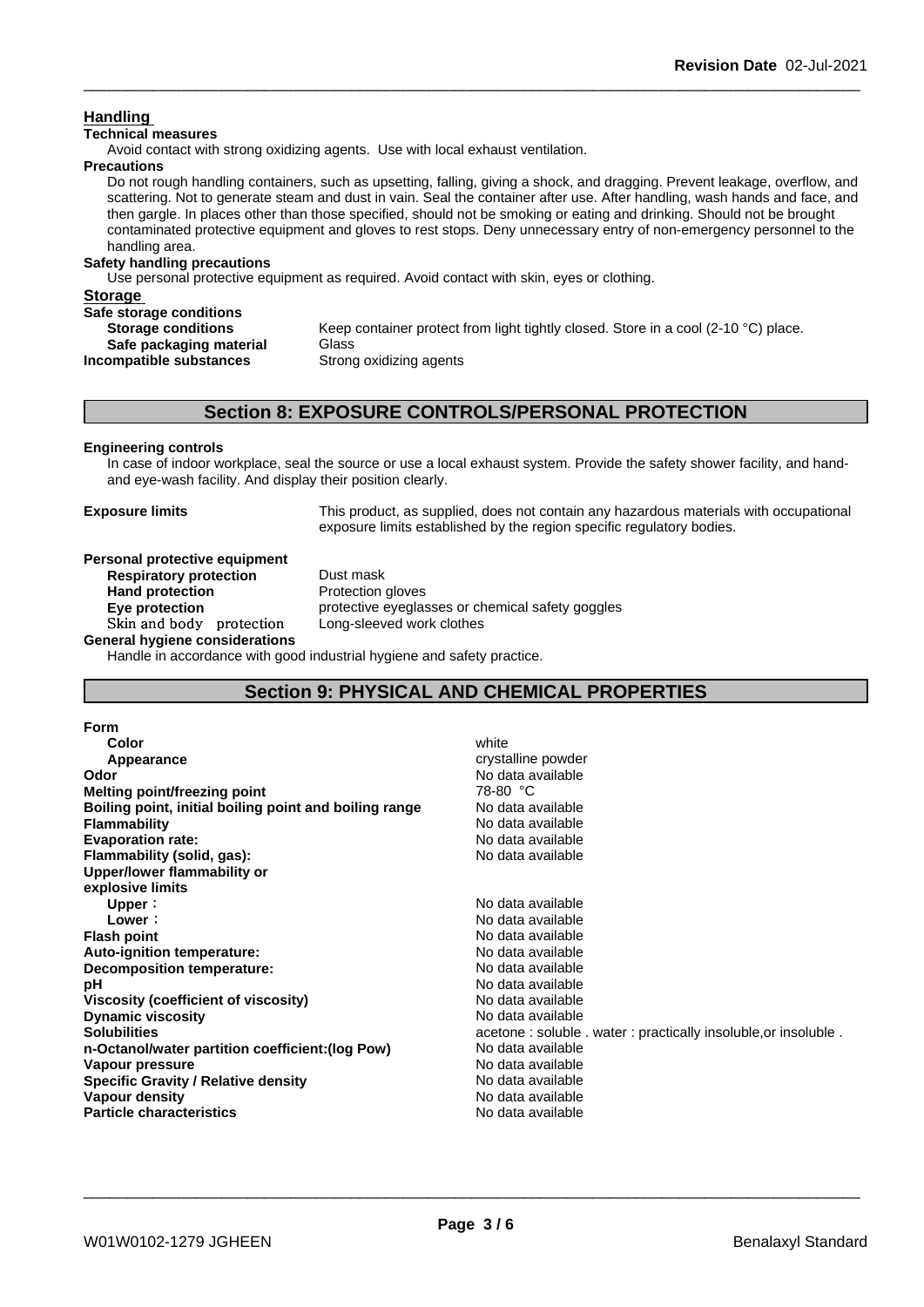### **Section 10: STABILITY AND REACTIVITY**

#### **Stability**

**Reactivity** No data available **Chemical stability** May be altered by light. **Hazardous reactions** None under normal processing **Conditions to avoid** Extremes of temperature and direct sunlight **Incompatible materials** Strong oxidizing agents **Hazardous decomposition products** Carbon monooxide (CO), Carbon dioxide (CO2), Nitrogen oxides (NOx)

### **Section 11: TOXICOLOGICAL INFORMATION**

**Acute toxicity**

| <b>Chemical Name</b> | Oral LD50                      | <b>Dermal LD50</b>                            | <b>Inhalation LC50</b>            |
|----------------------|--------------------------------|-----------------------------------------------|-----------------------------------|
| Benalaxyl            | Rat <sup>1</sup><br>4200 mg/kg | $'$ Rabbit ) > 5 g/kg<br>$>$ 5 g/kg $\degree$ | (Rat)4 h<br>$\cdot$ 10 a/m $^3$ . |
|                      |                                | Rat                                           |                                   |

| <b>Skin irritation/corrosion</b>  | No data available |  |
|-----------------------------------|-------------------|--|
| Serious eye damage/ irritation    | No data available |  |
| Respiratory or skin sensitization | No data available |  |
| Reproductive cell mutagenicity    | No data available |  |
| Carcinogenicity                   | No data available |  |
| <b>Reproductive toxicity</b>      | No data available |  |
| <b>STOT-single exposure</b>       | No data available |  |
| <b>STOT-repeated exposure</b>     | No data available |  |
| <b>Aspiration hazard</b>          | No data available |  |

### **Section 12: ECOLOGICAL INFORMATION**

| <b>Ecotoxicity</b> |
|--------------------|
|--------------------|

**Ecotoxicity** No information available

**Other data** No data available

| <b>Persistence and degradability</b> | No information available |  |
|--------------------------------------|--------------------------|--|
| <b>Bioaccumulative potential</b>     | No information available |  |
| <b>Mobility in soil</b>              | No information available |  |
| Hazard to the ozone layer            | No information available |  |

### **Section 13: DISPOSAL CONSIDERATIONS**

#### **Waste from residues**

Disposal should be in accordance with applicable regional, national and local laws and regulations.

**Contaminated container and contaminated packaging**

Disposal should be in accordance with applicable regional, national and local laws and regulations.

## **Section 14: TRANSPORT INFORMATION**

**ADR/RID UN number**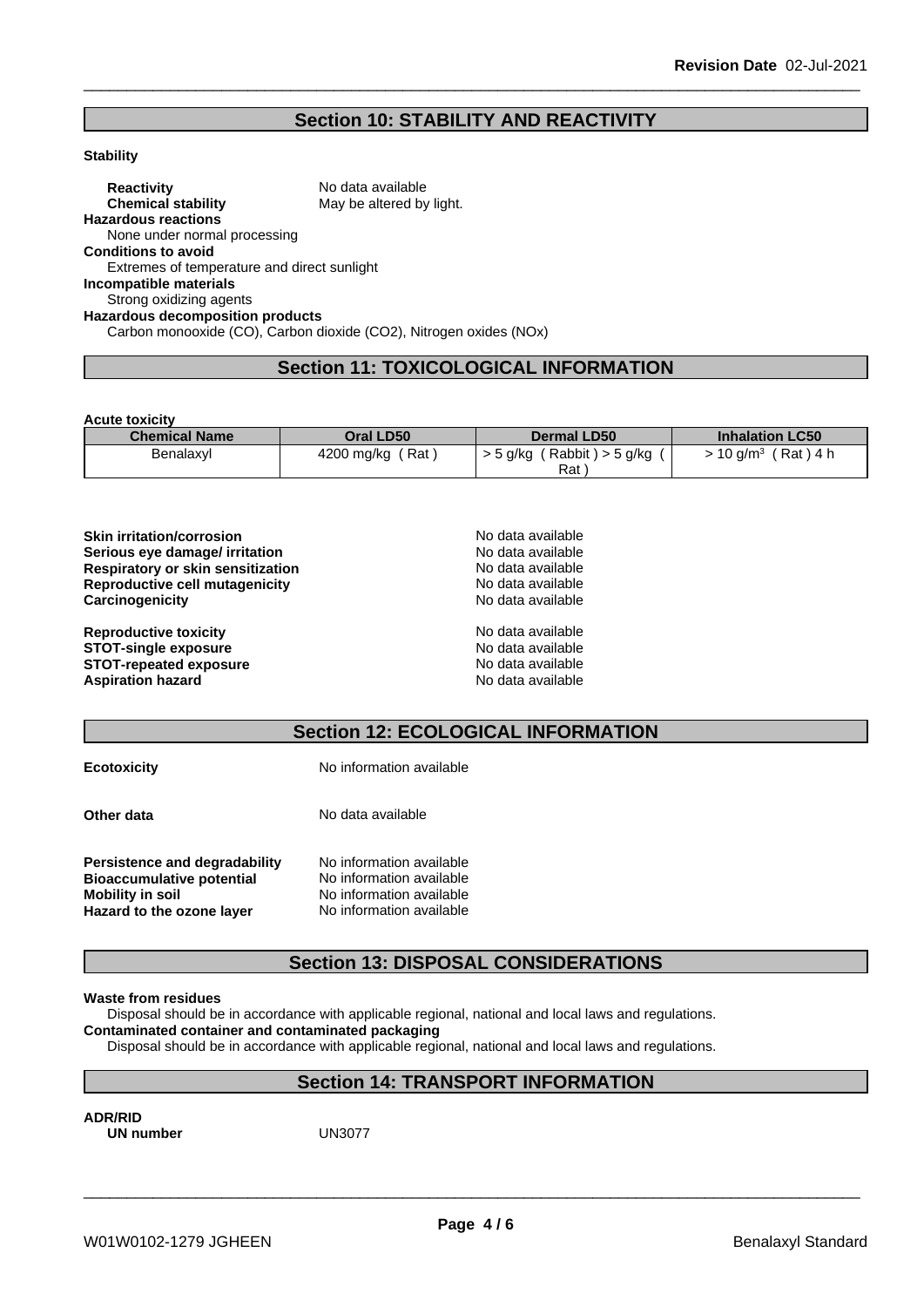| Proper shipping name:<br>UN classfication<br><b>Subsidiary hazard class</b> | Environmentally hazardous substance, solid, n.o.s. (Benalaxyl)<br>9 |
|-----------------------------------------------------------------------------|---------------------------------------------------------------------|
| Packing group                                                               | Ш                                                                   |
| <b>Marine pollutant</b>                                                     | Yes                                                                 |
| <b>IMDG</b>                                                                 |                                                                     |
| UN number                                                                   | <b>UN3077</b>                                                       |
| Proper shipping name:                                                       | Environmentally hazardous substance, solid, n.o.s. (Benalaxyl)      |
| <b>UN classfication</b>                                                     | 9                                                                   |
| <b>Subsidiary hazard class</b>                                              |                                                                     |
| Packing group                                                               | Ш                                                                   |
| <b>Marine pollutant (Sea)</b>                                               | Yes                                                                 |
| Transport in bulk according to                                              | No information available                                            |
| Annex II of MARPOL 73/78 and                                                |                                                                     |
| the IBC Code                                                                |                                                                     |
| <b>IATA</b>                                                                 |                                                                     |
| <b>UN number</b>                                                            | <b>UN3077</b>                                                       |
| Proper shipping name:                                                       | Environmentally hazardous substance, solid, n.o.s. (Benalaxyl)      |
| UN classfication                                                            | 9                                                                   |
| <b>Subsidiary hazard class</b>                                              |                                                                     |
| Packing group                                                               | Ш                                                                   |
| <b>Environmentally Hazardous</b>                                            | Yes                                                                 |
| <b>Substance</b>                                                            |                                                                     |

## **Section 15: REGULATORY INFORMATION**

| <b>International Inventories</b><br><b>EINECS/ELINCS</b><br><b>TSCA</b>     | Listed                                                                                                                                                 |
|-----------------------------------------------------------------------------|--------------------------------------------------------------------------------------------------------------------------------------------------------|
| Japanese regulations                                                        |                                                                                                                                                        |
| <b>Fire Service Act</b>                                                     | Not applicable                                                                                                                                         |
| <b>Poisonous and Deleterious</b>                                            | Not applicable                                                                                                                                         |
| <b>Substances Control Law</b>                                               |                                                                                                                                                        |
| Industrial Safety and Health Act Not applicable                             |                                                                                                                                                        |
| <b>Regulations for the carriage</b><br>and storage of dangerous             | Noxious Substances (Ordinance Art.3, Ministry of Transportation Ordinance Regarding<br>Transport by Ship and Storage, Attached Table 1)                |
| goods in ship                                                               |                                                                                                                                                        |
| <b>Civil Aeronautics Law</b>                                                | Misellaneous Dangerous Substances and Articles (Ordinance Art. 194, MITL Nortification<br>for Air Transportation of Explosives etc., Attached Table 1) |
| <b>Pollutant Release and Transfer Not applicable</b><br><b>Register Law</b> |                                                                                                                                                        |
| <b>Export Trade Control Order</b>                                           | Not applicable                                                                                                                                         |
|                                                                             | <b>Section 16: OTHER INFORMATION</b>                                                                                                                   |
| Key literature references and<br>sources for data etc.                      | NITE: National Institute of Technology and Evaluation (JAPAN)<br>http://www.safe.nite.go.jp/japan/db.html                                              |
|                                                                             | IATA dangerous Goods Regulations                                                                                                                       |
|                                                                             | RTECS: Registry of Toxic Effects of Chemical Substances                                                                                                |
|                                                                             | Japan Industrial Safety and Health Association GHS Model SDS<br>Dictionary of Synthetic Oraganic Chemistry, SSOCJ, Koudansha Scientific Co.Ltd.        |
|                                                                             | Chemical Dictionary, Kyouritsu Publishing Co., Ltd.                                                                                                    |

#### **Disclaimer**

This SDS is according to JIS Z 7253: 2019. The information provided in this Safety Data Sheet is correct to the best of our knowledge, information and belief at the date of its publication. The information given is designed only as a guidance for safe handling, and is not to be considered a warranty or quality specification. The information relates only to the specific material designated and may not be valid for such material used in combination with any other materials or in any process, unless specified in the text.

GHS Classification is according to JIS Z7252(2019). \*JIS: Japanese Industrial Standards

etc